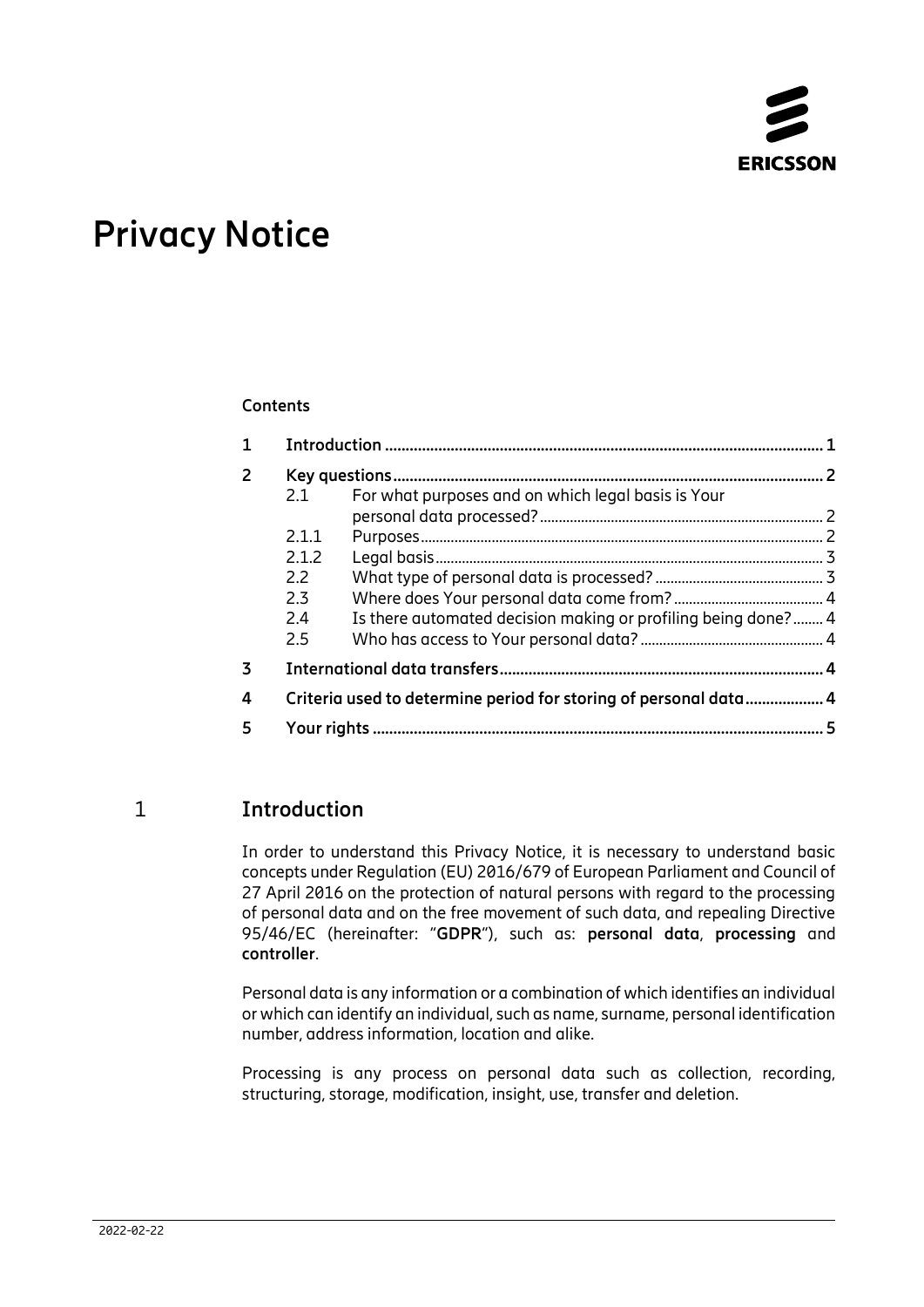

Controller is a natural or legal person, public authority, agency or other body which, alone or jointly with others, determines the purposes and means of the processing of personal data.

Further, the scope of this notice relates to situations where ERICSSON NIKOLA TESLA SERVISI l.l.c., located at Zagreb (Grad Zagreb), with business address at Krapinska 45, registration number: 080921748, PIN: 47445593925 (hereinafter: "**EHR**"), as a controller processes personal data belonging to persons who are **not job candidates nor employees of EHR**.

In addition to this Privacy Notice, which is continuously available on our [Official](https://www.ericsson.hr/privatnost)  [website,](https://www.ericsson.hr/privatnost) EHR may separately provide you with information as required under Art 13 and 14 of the GDPR. In doing so, this Privacy Notice may be used to supplement such separately provided information. Such reference will be made in a way to enable You a simple, clear, and quick access to the respective information.

<span id="page-1-0"></span>\*\*\*\*\*\*\*\*\*\*\*\*\*\*\*\*\*\*

## 2 **Key questions**

#### **2.1 For what purposes and on which legal basis is Your personal data processed?**

<span id="page-1-1"></span>For better understanding of this part of Information, we note that, depending on circumstances, the processing of Your personal data for the same purposes may have a different legal basis. Regardless of that, EHR will always process your personal data in accordance with a lawful purpose and on a valid legal basis.

#### **2.1.1 Purposes**

<span id="page-1-2"></span>We process Your personal data for following purposes:

- a) conducting of statutory audit of EHR, which includes EHR's conduct in accordance with Art 45 of the Audit Act;
- b) cooperation with competent authorities (e.g. tax administration and various regulatory bodies such as AZTN), which includes complying with their lawful inquiries and requests;
- c) establishing a safe environment during visitation to business premises of EHR, which includes:
	- i. obtaining necessary information from visitors at the entrance;
	- ii. video surveillance of parts of business premises; here we note that EHR does not conduct video surveillance, but it is done by and for the purposes of legal entities with whom EHR, as a lessee, has entered into the lease contract; and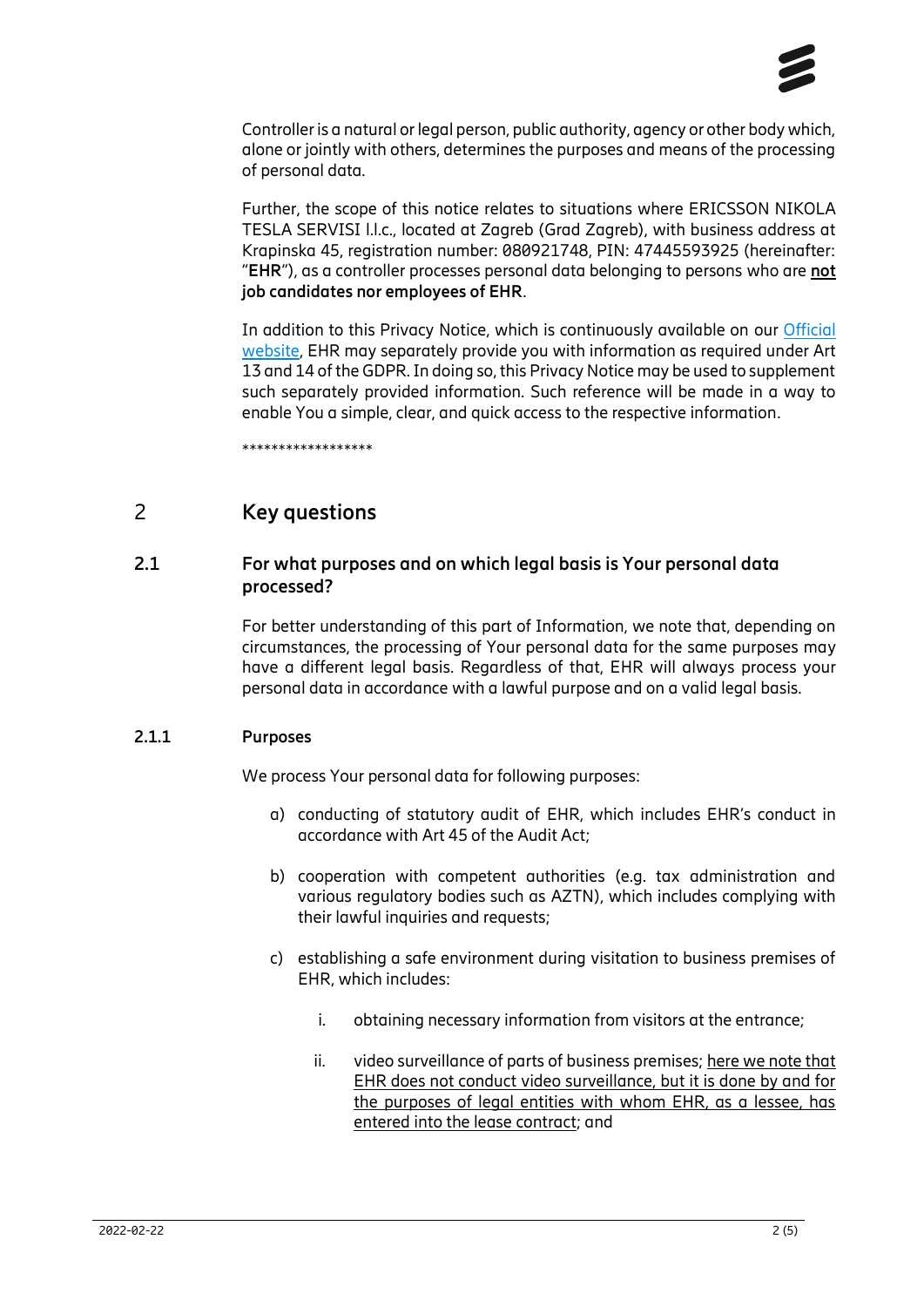- iii. monitoring of WLAN@visitor network.
- d) enabling connection to visitors of EHR official web pages, which includes using necessary cookies; more information on necessary cookies is available [here;](https://www.ericsson.hr/privatnost)
- e) maintaining business relationships with our customers, partners and suppliers, which includes:
	- i. conducting negotiations, and
	- ii. execution of contracts.
- f) implementation of EHR compliance program, which includes screening of suppliers and partners in relation to the risk of exposure to corrupt practices and violations of competition rules, respective screening is performed exclusively by specially authorized and trained personnel, by searching publicly available sources; and
- g) marketing, which includes:
	- i. delivery of newsletter of EHR, and
	- ii. delivery of invitations to events where EHR's products and services are presented.

#### **2.1.2 Legal basis**

<span id="page-2-0"></span>We process Your personal data on following legal basis:

- a) taking steps at the request of the data subject prior to entering into a contract and performance of a contract (art 6 para 1 item (b) of the GDPR), which includes activities described under 2.1.1/e)/i and ii above;
- b) compliance with legal obligations of EHR (art 6 para 1 item (c) of the GDPR), which includes activities described under 2.1.1/a), and 2.1.1/b) above;
- c) legitimate interests pursued by EHR (art 6 para 1 item (f) of the GDPR), which includes activities described under  $2.1.1/c$ )/i, ii and iii,  $2.1.1/d$ ), 2.1.1/e)/i and ii, and 2.1.1/f);
- d) freely given consent (art 6 para 1 item (a) of the GDPR), which includes activities described under 2.1.1/g)/i and ii above.

#### **2.2 What type of personal data is processed?**

<span id="page-2-1"></span>Personal data being processed may include, but is not limited to, name, last name, age, address, phone number, email address, IP-address, work title, photos, user ID, system logs and access logs.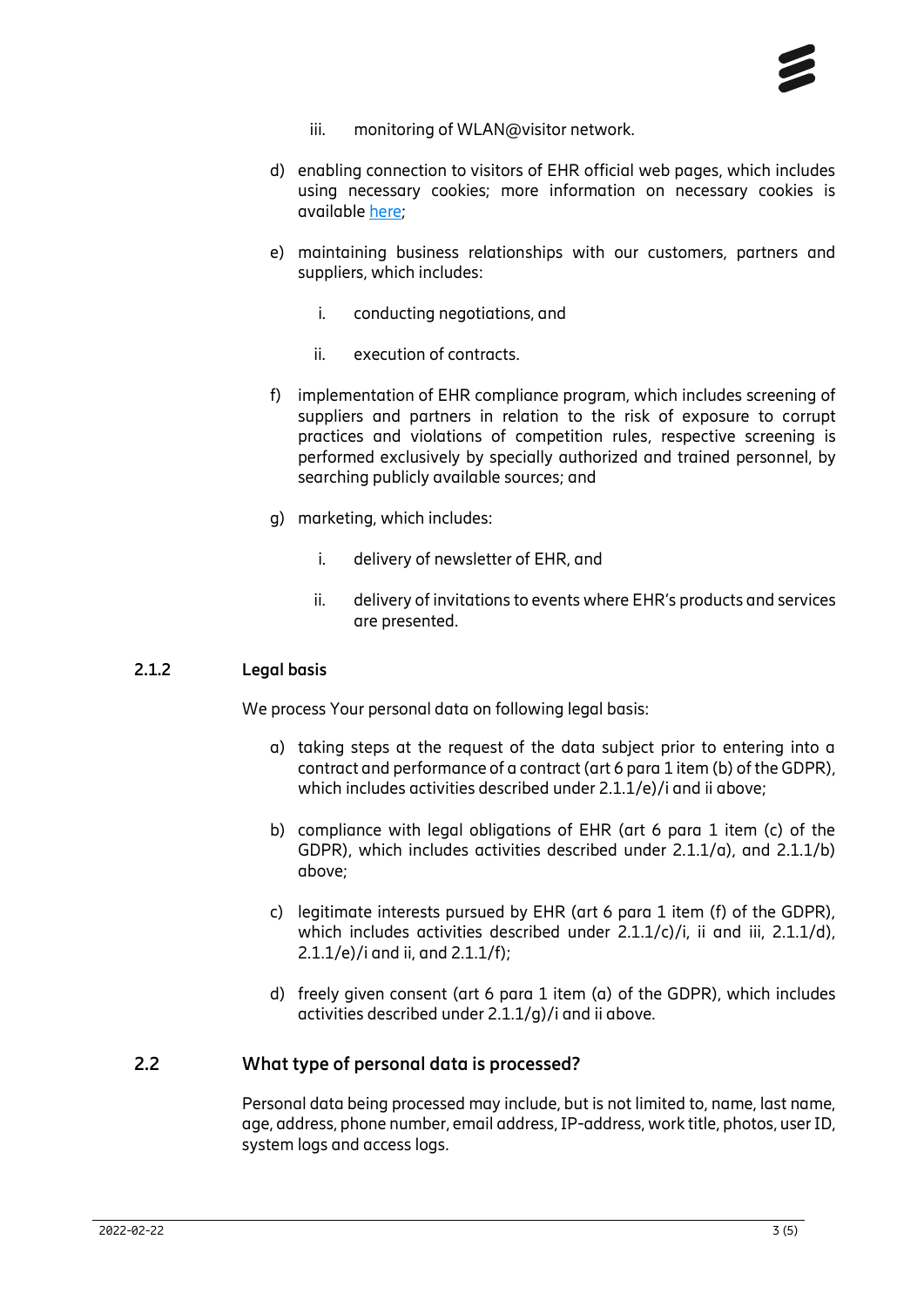#### **2.3 Where does Your personal data come from?**

<span id="page-3-0"></span>The personal data may originate (i) directly from individuals (for example visitors), (ii) may be provided by third parties (for example suppliers, business partners and clients of EHR), and (iii) may be collected from other available sources (for example publicly available business websites or cookies).

#### **2.4 Is there automated decision making or profiling being done?**

<span id="page-3-1"></span>There is no automated decision-making or profiling being done regarding Your personal data.

#### **2.5 Who has access to Your personal data?**

<span id="page-3-2"></span>Personal data may, depending on category, sensitivity and purpose thereof be viewed by managers and other assigned employees of relevant departments of EHR, suppliers of EHR, clients of EHR (e.g. needing contact details of a subcontractor's employees), and others having valid legal basis to do so (e.g. courts and regulatory agencies).

## 3 **International data transfers**

<span id="page-3-3"></span>In certain cases, we may share your personal information with our suppliers, partners, members of our group of related companies and other persons located outside the European Economic Area. This is done in accordance with Chapter V of the GDPR, and technical data protection measures are applied. Also, in case we apply appropriate safeguards from Art 46 of the GDPR, a copy is available at department of EHR responsible for the respective transfer.

## 4 **Criteria used to determine period for storing of personal data**

<span id="page-3-4"></span>Personal data shall be kept in period necessary for the purpose of processing. In determining retention time for personal data, the following criteria shall be used:

- for negotiation and performance of contracts with individuals active processing is done for the period while such contracts are in force, and passive processing (keeping the contracts in our archive) is done in accordance with EHR internal act on archiving and destruction of documentation;
- for need to comply with legal obligations of EHR, period while such obligation exists, for example while investigation of a competent authority is being conducted;
- for legitimate interests pursued by EHR, period while such interests are pursued, for example during visitations to business premises of EHR;